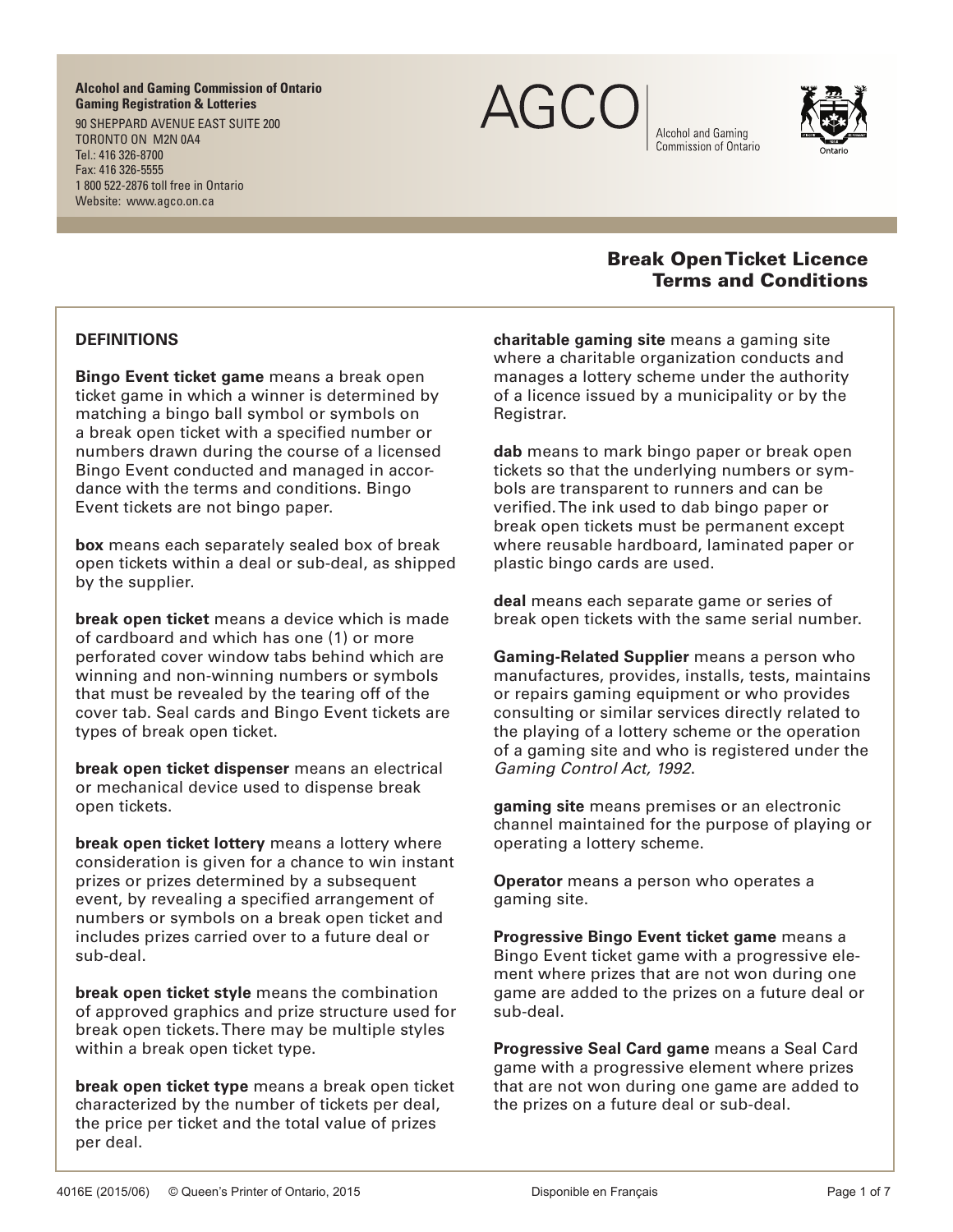**provincial break open ticket (PBOT) licence** means a licence issued to an organization with a demonstrated provincial mandate authorizing the sale of break open tickets in all municipalities across the province.

**seal card** means a break open ticket posted at the place of sale named in the licence that is used to determine the winner of a secondary prize by opening a window or windows to reveal a number or symbol that matches a ticket held by the winning player.

**Seal Card game** means a break open ticket game featuring tickets that grant certain players a chance at a prize or prizes to be determined by the removal of a window from a seal card to reveal specified winning numbers or symbols.

**Seller** means someone who is permitted to sell break open tickets on behalf of a licensed charitable or religious organization. A Seller can be registered to sell break open tickets at one or more locations.

**sub-deal** means a portion of a deal of seal card game tickets or bingo event tickets. Each subdeal in a deal must have the same serial number but be distinguished by a letter of the alphabet or additional numbers at the beginning or end of the serial number or form number.

**It is a condition of each licence to conduct and manage a break open ticket lottery outside pooling bingo halls that are not subject to the** *Terms and Conditions for Charitable Gaming Events*:

## (1) HALL CHARITIES ASSOCIATIONS

- **1.1** Licensees selling break open tickets in conjunction with bingo events that do not fall under the *Charitable Gaming Event Terms and Conditions* must do so only as a member organization of a Hall Charities Association.
- **1.2** The Hall Charities Association are responsible for:

**a)** administering and supervising all activities related to conduct and management of the sale of break open tickets;

**b)** completing and filing the required financial report on the results of the event; **c)** keeping all required records and administering the designated lottery trust account;

**d)** ensuring that proceeds raised are distributed on a pro rata basis to all member organizations of the Hall Charities Association.

**1.3** Break open tickets must not be sold during any bingos which are being conducted by organizations which are not member organizations of the Hall Charities Association which administers break open ticket sales

### (2) STAFFING

- **2.1** The licensee must designate at least one (1) bona fide, active member to be in charge of and responsible for the conduct and management of the break open ticket lottery, on behalf of the licensee. In the case of a Hall Charities Association, a minimum of two (2) bona fide members must be designated. The designated member(s) must not be related or associated with the registered Supplier(s), or an employee thereof.
- **2.2** Where the break open tickets are being sold in conjunction with bingo events at a bingo hall registered under the *Gaming Control Act, 1992*, the licensee has the option of:

**a)** using bona fide members of the licensee to administer the entire event, including ordering and selling the break open tickets on behalf of the licensee, or;

**b)** using the services and employees of the bingo hall Operator to assist in the conduct of the break open ticket lottery.

#### (3) CONDUCT AND MANAGEMENT OF THE EVENT

- **3.1** The licensee must only sell break open tickets that are approved by the Registrar.
- **3.2** The licensee must provide the registered Gaming-Related Supplier that supplies equipment or manufactures the break open tickets approved by the Registrar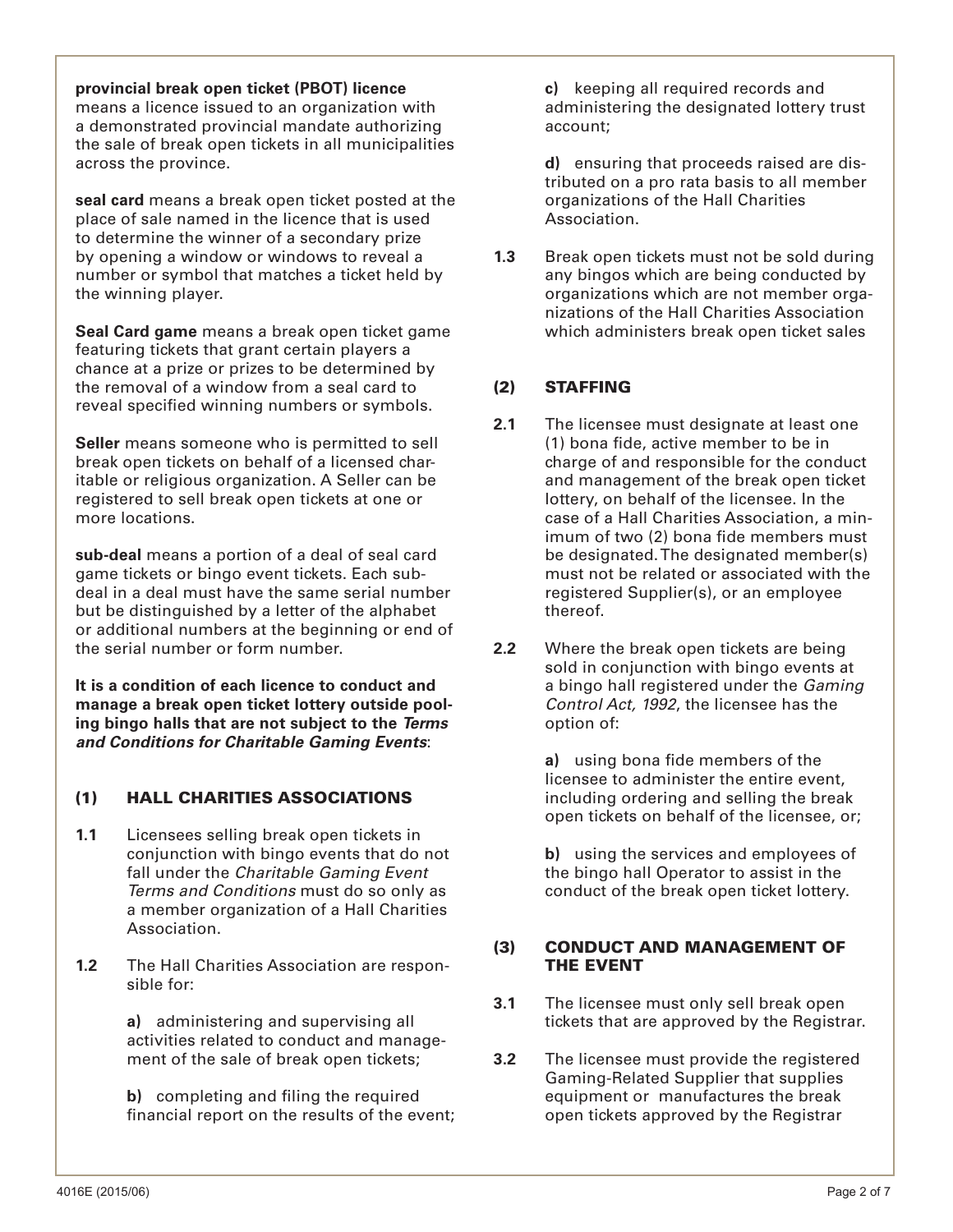with a true copy of the licence issued when ordering or purchasing tickets

- **3.3** The licensee is responsible for ensuring the payment of all prizes.
- **3.4** The licensee must ensure that break open tickets are kept secure.
- **3.5** Where the licensee sells break open tickets through a registered Seller:

**a)** The licensee must enter into a written contract with the registered Seller of the break open tickets outlining the duration and terms under which the break open ticket Seller will sell break open tickets on behalf of the licensee from that location. This contract may be terminated by either party by written notice no later than 90 calendar days prior to the expiry date of the licence, to be effective upon the expiry of the licence, or forthwith if the licence or the break open ticket Seller's registration is revoked or suspended.

**b)** Upon termination of the contract, the licensee or the registered Gaming-Related Supplier as its agent must reconcile all unsold tickets and proceeds. The licensee must keep reconciled tickets for 90 calendar days after the report is filed with the licensing authority and then destroy them in accordance with the Registrar's policies.

### (4) TICKET REQUIREMENTS

- **4.1** The licence number (including the letter "M" for municipally-issued licences) and the name (or abbreviation) of the licensee must be clearly legible on each break open ticket.
- **4.2** A single break open ticket may feature a winning combination of numbers or symbols entitling the holder to an instant cash prize, a merchandise prize, a coupon that may be redeemed for a prize, a coupon entitling the holder to a merchandise discount or a chance to win a prize determined by a subsequent event or any combination of these prizes.
- **4.3** Break open tickets may include a logo or other brand identifier promoting a sponsor, provided that the break open tickets

continue to be clearly identifiable as a charitable gaming product, in accordance with the Registrar's policies.

### (5) TICKET SALES

**5.1 a)** A licensee may sell break open tickets from any location on the premises indicated on the licence, provided this is a separate location from and without access to patrons of gaming events being conducted by other licensees on the premises, except in a bingo hall.

> **b)** Where the licensee sells break open tickets from more than one container, the licensee must establish procedures to track the sale of break open tickets which must be approved by the licensing authority.

**c)** Bingo Event ticket games and Progressive Bingo Event ticket games may only be played in conjunction with licensed bingo events conducted in registered bingo halls or premises exempt from registration.

**d)** Seal Card games and Progressive Seal Card games may only be played in premises where a licensed bingo event is being held or in premises used by the members of a service club where the club is licensed to sell break open tickets.

**5.2 a)** Except for Seal Card Game tickets, Progressive Seal Card Game tickets, Bingo Event tickets and Progressive Bingo Event tickets, the licensee must sell break open tickets only from a transparent container or break open ticket dispenser which is large enough to hold at least one (1) full box of break open tickets.

> **b)** The licensee may lease or rent break open ticket dispensers for use in the conduct of the break open ticket lottery, provided the dispensers comply with the requirements and standards for the devices, are approved by the Registrar and are manufactured and supplied by Gaming-Related Suppliers.

**5.3 a)** The licensee must ensure that only one break open ticket type is placed in each break open ticket container or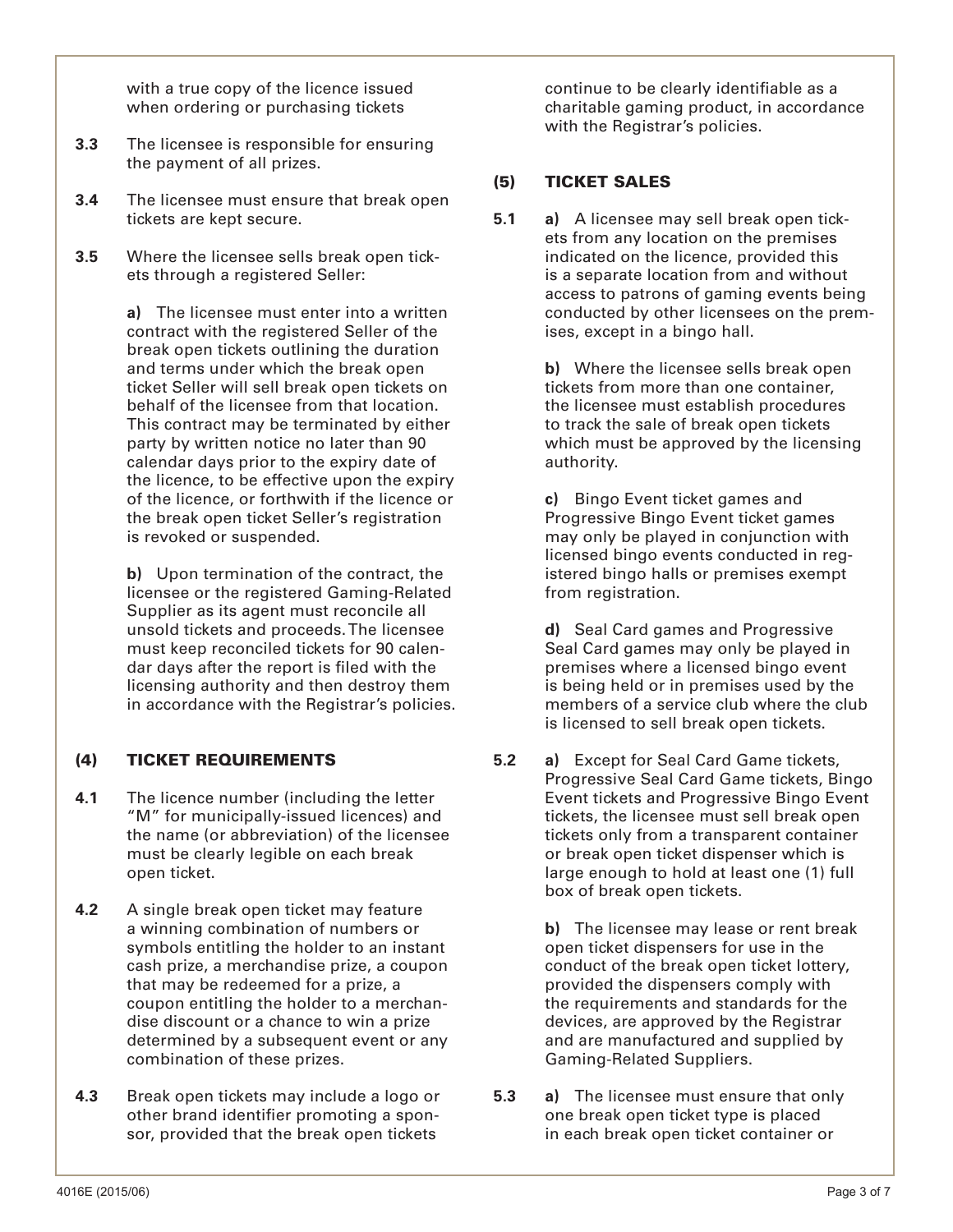compartment of a break open ticket dispenser.

**b)** The licensee must ensure that only one break open ticket style is placed in each break open ticket container or compartment of a break open ticket dispenser.

**c)** The licensee must ensure that tickets from one deal or sub-deal of Bingo Event tickets or Seal Card Game tickets are not mixed with any other deal or sub-deal of tickets in a single compartment of a transparent container or break open ticket dispenser.

**d)** Only one deal or sub-deal of Bingo Event tickets or Seal Card Game tickets may be in play at one time unless additional deals or sub-deals can be identified either by a different colour or ticket graphics.

**e)** The transparent container(s) and/or break open ticket dispenser(s) must be kept in view of the purchasers at all times.

- **5.4** The licensee must ensure that ticket purchasers do not remove tickets from a transparent container and ticket purchasers do not operate a break open ticket dispenser.
- **5.5 a)** The licensee must ensure that the transparent container or break open ticket dispenser is at least half (½) full of tickets at all times. However, if the licensee chooses to collapse the deal the transparent container or break open ticket dispenser may be less than half  $(\frac{1}{2})$  full of tickets in accordance with the Registrar's policies. This provision does not apply to Seal Card Game tickets, Progressive Seal Card Game tickets, Bingo Event tickets and Progressive Bingo Event tickets.

**b)** At the end of the reporting period, the licensee must reconcile cash and any unsold tickets or unredeemed seal cards. The licensee must keep reconciled tickets and seal cards and destroy them in accordance with the Registrar's policies.

**c)** Notwithstanding 5.5(b), the licensee may carry over partially sold deals of break open tickets from one licence

period to the next, in accordance with the Registrar's policies.

**d)** Licensees may not carry over any unopened deals of break open tickets from one licence period to the next.

- **5.6** The licensee must ensure that a purchaser opens all tickets at the time of purchase, on the premises stated on the licence and exchanges all instant-winning tickets for the prize at the time of sale. The licensee must ensure that a sign is prominently displayed stating these requirements at the location where the tickets are being sold.
- **5.7** The licensee must ensure that all winning tickets are defaced at the time of prize redemption by punching a hole through the winning window.
- **5.8** The licensee must ensure that the number of unsold, winning break open tickets remaining in the transparent container or break open ticket dispenser is not posted and the number of winning break open tickets left in play is not promoted in any manner.

#### **SEAL CARD GAMES**

**5.9 a)** The seal card must be prominently displayed in the location named in the licence.

> **b)** The licensee must not put a deal or sub-deal of Seal Card Game tickets out for sale unless there is a reasonable expectation that it will sell out during the course of a lottery event or, where sold at a service club while no bingo event is being played, unless there is a reasonable expectation that it will sell out within one operating day.

> **c)** The licensee must not put a deal or sub-deal of Progressive Seal Card Game tickets out for sale unless there is a reasonable expectation that it will sell out during the course of a lottery event or, where sold at a service club while no bingo event is being played, unless there is a reasonable expectation that it will sell out within one operating day.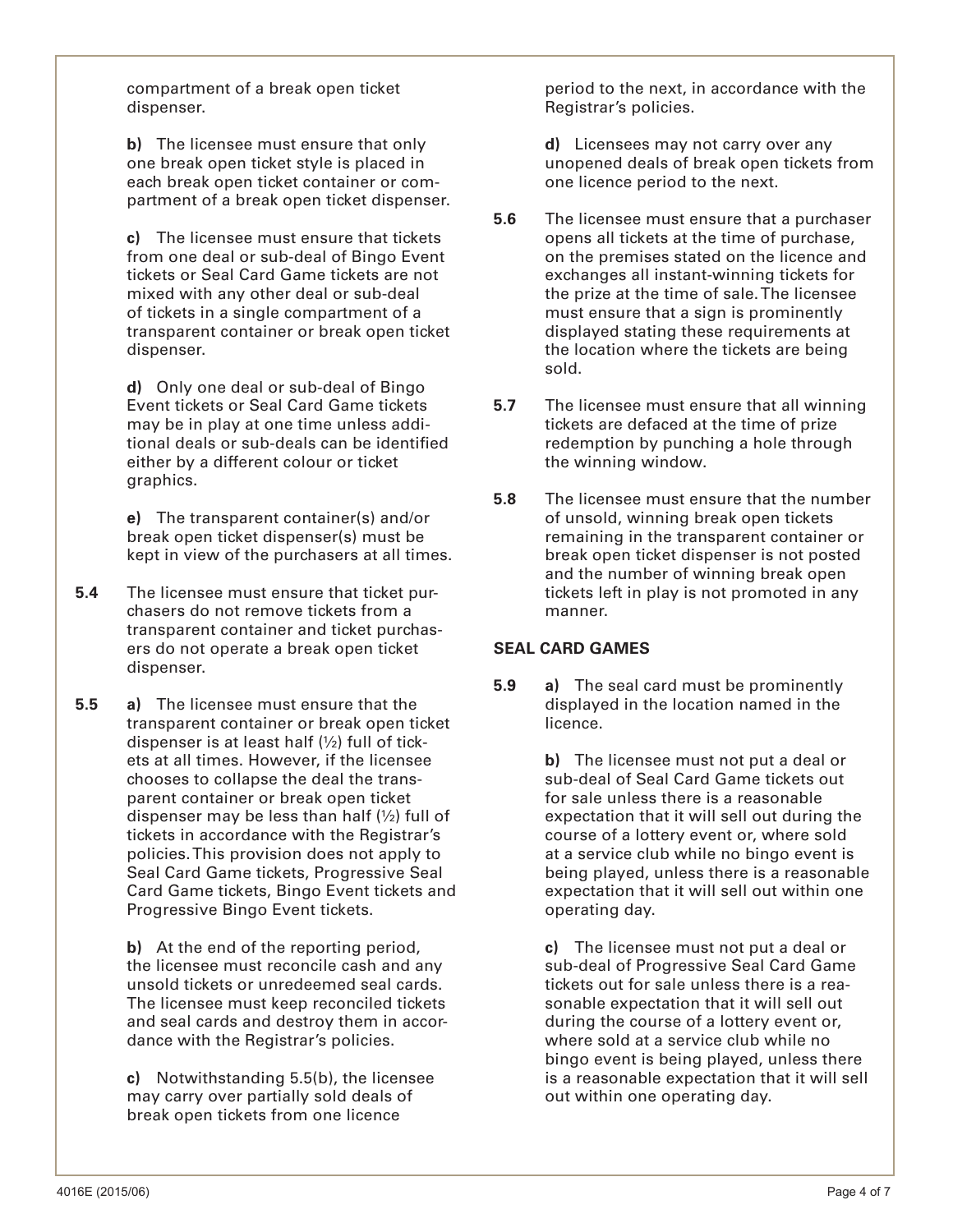**d)** Where the licensee has an option between more than one seal card window representing different prizes to be awarded, prior to the start of ticket sales the licensee must select one option, and ensure that the option selected is prominently displayed in the location named in the licence and announced in a manner audible to all players present prior to commencing the sale of that deal of Seal Card Game tickets.

**e)** The licensee must prominently post at the place of sale and announce in a manner audible to all players present, prior to commencing the sale of the Seal Card Game or Progressive Seal Card Game, a requirement that each player who has won a chance at a seal card prize or progressive seal card prize must provide contact information to the licensee if that player will not be present when the seal card window is removed.

**f)** Where a player who has won a chance at a Seal Card Game prize or Progressive Seal Card Game prize will not be present when the seal card window is removed the licensee must record the player's contact information. The licensee must not require a player to post personal information at the place of sale.

**g)** An applicant for a Seal Card or Progressive Seal Card Game licence must file with the licensing authority procedures to be followed when the winner of a Seal Card or Progressive Seal Card Game prize cannot immediately be found. The licensee must also ensure that such procedures are prominently displayed at the location named in the licence.

**h)** If any winner of a Seal Card or Progressive Seal Card Game prize cannot be located within 30 days of the seal card window being opened, the licensee must forward a discrepancy report to the licensing authority, setting out their attempts at contacting the winner and including a recommendation for the disposition of the prize. The licensing authority must determine how the prize will be disposed of and may require the licensee to donate the prize to another eligible charitable organization.

**i)** As soon as the entire deal or sub-deal of Seal Card or Progressive Seal Card Game tickets has been sold, the licensee must announce that the seal will be removed and must remove the seal card window(s) to reveal the Seal Card Game prize(s).

**j)** If no one wins the Progressive Seal Card Game prize, the licensee must ensure that the prize from that game is carried forward to the next deal of Progressive Seal Card Game tickets as approved by the licence.

**k)** If a deal or sub-deal of seal card game tickets is not completely sold during the course of a lottery event, the licensee must forward a written explanation to the Registrar together with its lottery event report showing the number of tickets sold, the prizes awarded and the reason why the deal or sub-deal was not sold out.

If a deal or sub-deal of Progressive Seal Card Game tickets is not completely sold during the course of a lottery event, the licensee must forward a written explanation to the Registrar together with its lottery event report showing the number of tickets sold, the prizes awarded, the reason why the deal was not sold out and confirmation that any prizes not awarded were moved to the next deal to be awarded in accordance with the Registrar's policies.

**m)** The seal card window must be removed in the presence of at least two representatives of the licensee, one of whom must be the designated member in charge. The representatives of the licensee must deface the seal card by signing and dating it.

**n)** The licensee must ensure that seal cards are retained and destroyed in accordance with the Registrar's policies.

#### **BINGO EVENT TICKET GAMES**

**5.10 a)** Bingo Event tickets and Progressive Bingo Event tickets may only be sold in conjunction with licensed Bingo Events and must be played and completed within one Bingo Event.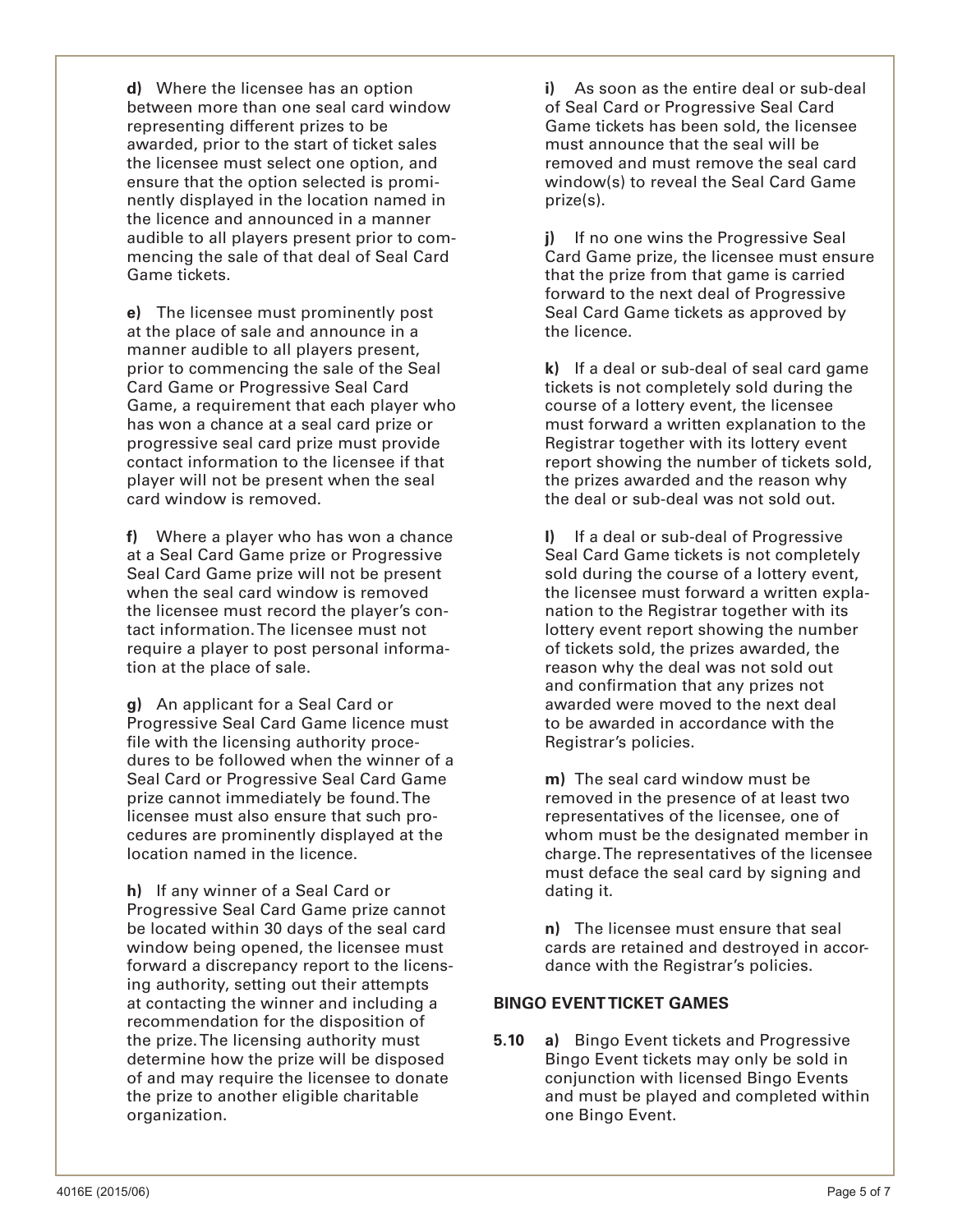**b)** The Bingo Event ticket and Progressive Bingo Event ticket game poster must be prominently displayed at the location named in the licence.

**c)** Once all Bingo Event tickets and Progressive Bingo Event tickets have been sold, the licensee must inform the bingo caller, and the bingo caller must announce which licensed bingo game will determine the winner(s) of the Bingo Event ticket game and Progressive Bingo Event ticket game prize(s).

**d)** The licensee must prominently post at the place of sale and announce in a manner audible to the players present, prior to commencing the sale of the Bingo Event ticket game and the Progressive Bingo Event ticket game, the requirement that each player who has won a chance at a Bingo Event ticket prize or a Progressive Bingo Event ticket prize must provide contact information to the licensee if that player will not be present when the ticket winning prize is awarded for the Bingo Event ticket prize or the Progressive Bingo Event ticket prize is determined. Copies of a notice setting out this requirement must be made available to players.

**e)** The licensee must record a player's contact information where the player who has won a chance at a Bingo Event ticket prize or a Progressive Bingo Event ticket prize that is won by matching one number or symbol will not be present when the prize is awarded. The licensee must not require a player to post personal information at the place of sale.

**f)** An applicant for a Bingo Event ticket game licence or a Progressive Bingo Event ticket game licence must file with the licensing authority procedures to be followed when the winner of a Bingo Event ticket prize cannot immediately be found. The licensee must also ensure that such procedures are prominently displayed at the location named in the licence.

**g)** If the winner of the Bingo Event ticket or Progressive Bingo Event ticket prize cannot be located within thirty (30) days of the event, the licensee must forward a discrepancy report to the licensing authority, which must set out their attempts at

contacting the winner and include a recommendation for the disposition of the prize. The licensing authority will determine how the prize will be disposed of and may require the licensee to donate the prize to another eligible charitable organization.

**h)** If a deal or sub-deal of Bingo Event tickets or Progressive Bingo Event tickets is not completely sold during the course of a Bingo Event, the licensee must forward a written explanation to the licensing authority within 30 days showing the number of tickets sold, the prizes awarded and the reason why the deal was not sold out.

## (6) PROCEEDS AND EXPENSES

- **6.1** Expenses must be reasonable in nature, directly related to the conduct and management of the break open ticket lottery and in accordance with the Registrar's policies.
- **6.2 a)** Licensees selling break open tickets through a registered Seller of break open tickets

**i.** have the option of receiving proceeds from the sale of break open tickets at the time the tickets are delivered for sale to the registered Seller;

**ii.** must deduct any shortages at point of sale from the registered Seller's sales commission.

**b)** Licensees selling tickets in conjunction with bingo events

**i.** Licensees may reimburse outof-pocket expenses for their bona fide members assisting with the sale of break open tickets, from bingo proceeds in accordance with the Registrar's policies.

**ii.** Where the licensee provides bona fide members to sell tickets on behalf of the licensee, and does not use the services and employees of the bingo hall Operator, a maximum fee not exceeding the amount prescribed by the Registrar may be paid to the